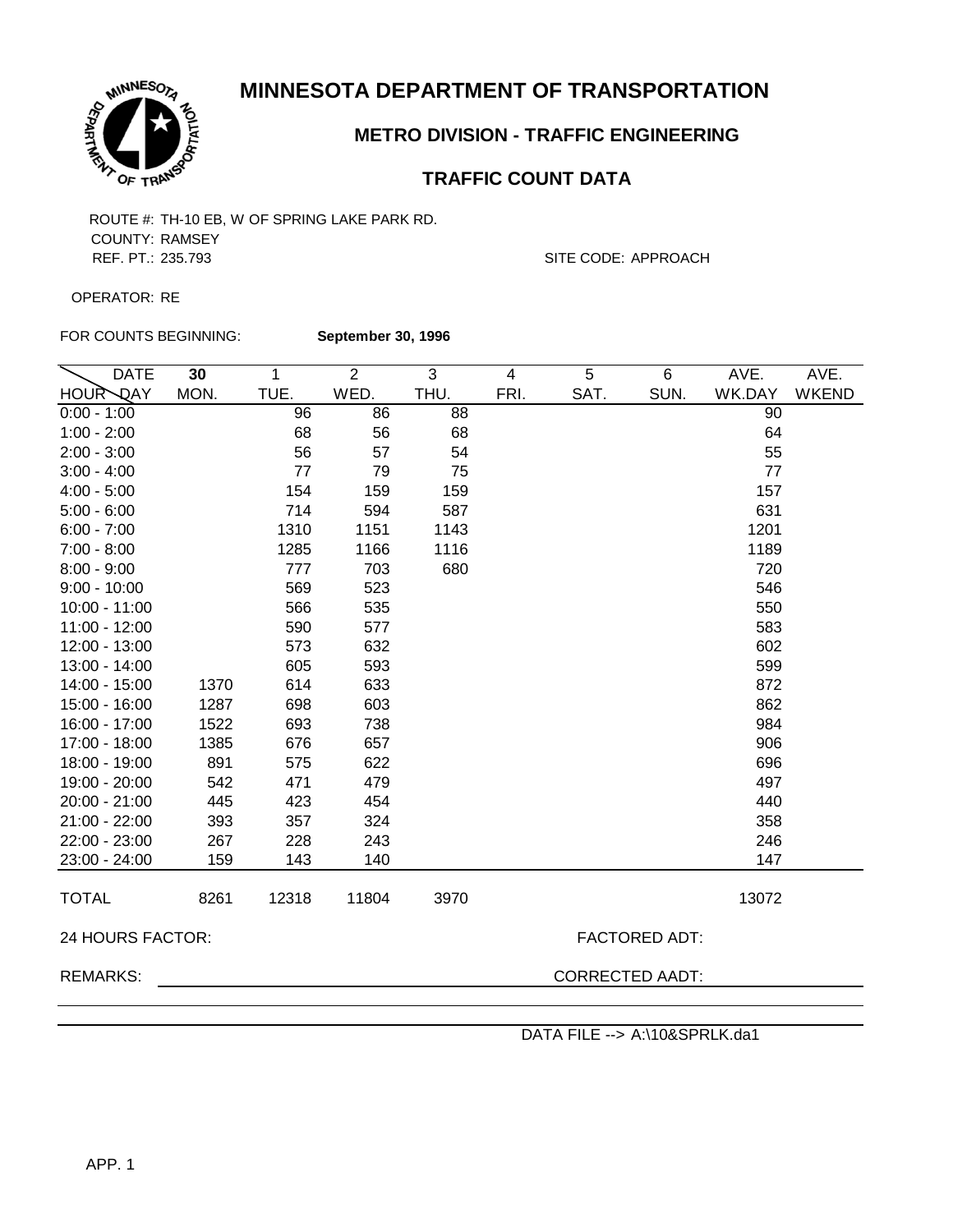

# **METRO DIVISION - TRAFFIC ENGINEERING**

# **TRAFFIC COUNT DATA**

COUNTY: RAMSEY REF. PT.: 235.793 SITE CODE: APPROACH

OPERATOR: RE

FOR COUNTS BEGINNING:

**September 30, 1996**

| <b>HOUR DAY</b><br>MON.<br>TUE.<br>WED.<br>THU.<br>FRI.<br>SAT.<br>SUN.<br>$0:00 - 1:00$<br>0<br>1<br>$\boldsymbol{0}$<br>$1:00 - 2:00$<br>$\mathbf 0$<br>0<br>1<br>$2:00 - 3:00$<br>0<br>$\pmb{0}$<br>0<br>$\overline{2}$<br>$3:00 - 4:00$<br>1<br>4<br>$4:00 - 5:00$<br>1<br>1<br>$5:00 - 6:00$<br>1<br>1<br>1<br>$6:00 - 7:00$<br>7<br>3<br>4<br>$7:00 - 8:00$<br>12<br>13<br>14<br>13<br>$8:00 - 9:00$<br>21<br>19<br>$9:00 - 10:00$<br>17<br>14<br>15<br>12<br>$10:00 - 11:00$<br>11:00 - 12:00<br>16<br>11<br>12:00 - 13:00<br>22<br>15<br>13:00 - 14:00<br>16<br>$\overline{7}$<br>14:00 - 15:00<br>12<br>16<br>12<br>15:00 - 16:00<br>21<br>30<br>23<br>16:00 - 17:00<br>26<br>20<br>17<br>17:00 - 18:00<br>33<br>28<br>32<br>17<br>20<br>18:00 - 19:00<br>17<br>19:00 - 20:00<br>19<br>17<br>17<br>20:00 - 21:00<br>14<br>14<br>4<br>$\overline{7}$<br>21:00 - 22:00<br>9<br>10<br>$\ensuremath{\mathsf{3}}$<br>22:00 - 23:00<br>3<br>4<br>$\overline{2}$<br>23:00 - 24:00<br>1<br>4 | AVE.                      | AVE.         |  |  |  |  |
|-----------------------------------------------------------------------------------------------------------------------------------------------------------------------------------------------------------------------------------------------------------------------------------------------------------------------------------------------------------------------------------------------------------------------------------------------------------------------------------------------------------------------------------------------------------------------------------------------------------------------------------------------------------------------------------------------------------------------------------------------------------------------------------------------------------------------------------------------------------------------------------------------------------------------------------------------------------------------------------------------|---------------------------|--------------|--|--|--|--|
|                                                                                                                                                                                                                                                                                                                                                                                                                                                                                                                                                                                                                                                                                                                                                                                                                                                                                                                                                                                               | WK.DAY                    | <b>WKEND</b> |  |  |  |  |
|                                                                                                                                                                                                                                                                                                                                                                                                                                                                                                                                                                                                                                                                                                                                                                                                                                                                                                                                                                                               | $\pmb{0}$                 |              |  |  |  |  |
|                                                                                                                                                                                                                                                                                                                                                                                                                                                                                                                                                                                                                                                                                                                                                                                                                                                                                                                                                                                               | $\pmb{0}$                 |              |  |  |  |  |
|                                                                                                                                                                                                                                                                                                                                                                                                                                                                                                                                                                                                                                                                                                                                                                                                                                                                                                                                                                                               | 0                         |              |  |  |  |  |
|                                                                                                                                                                                                                                                                                                                                                                                                                                                                                                                                                                                                                                                                                                                                                                                                                                                                                                                                                                                               | 1                         |              |  |  |  |  |
|                                                                                                                                                                                                                                                                                                                                                                                                                                                                                                                                                                                                                                                                                                                                                                                                                                                                                                                                                                                               | $\overline{2}$            |              |  |  |  |  |
|                                                                                                                                                                                                                                                                                                                                                                                                                                                                                                                                                                                                                                                                                                                                                                                                                                                                                                                                                                                               | 1                         |              |  |  |  |  |
|                                                                                                                                                                                                                                                                                                                                                                                                                                                                                                                                                                                                                                                                                                                                                                                                                                                                                                                                                                                               | 4                         |              |  |  |  |  |
|                                                                                                                                                                                                                                                                                                                                                                                                                                                                                                                                                                                                                                                                                                                                                                                                                                                                                                                                                                                               | 13                        |              |  |  |  |  |
|                                                                                                                                                                                                                                                                                                                                                                                                                                                                                                                                                                                                                                                                                                                                                                                                                                                                                                                                                                                               | 17                        |              |  |  |  |  |
|                                                                                                                                                                                                                                                                                                                                                                                                                                                                                                                                                                                                                                                                                                                                                                                                                                                                                                                                                                                               | 15                        |              |  |  |  |  |
|                                                                                                                                                                                                                                                                                                                                                                                                                                                                                                                                                                                                                                                                                                                                                                                                                                                                                                                                                                                               | 13                        |              |  |  |  |  |
|                                                                                                                                                                                                                                                                                                                                                                                                                                                                                                                                                                                                                                                                                                                                                                                                                                                                                                                                                                                               | 13                        |              |  |  |  |  |
|                                                                                                                                                                                                                                                                                                                                                                                                                                                                                                                                                                                                                                                                                                                                                                                                                                                                                                                                                                                               | 18                        |              |  |  |  |  |
|                                                                                                                                                                                                                                                                                                                                                                                                                                                                                                                                                                                                                                                                                                                                                                                                                                                                                                                                                                                               | 11                        |              |  |  |  |  |
|                                                                                                                                                                                                                                                                                                                                                                                                                                                                                                                                                                                                                                                                                                                                                                                                                                                                                                                                                                                               | 13                        |              |  |  |  |  |
|                                                                                                                                                                                                                                                                                                                                                                                                                                                                                                                                                                                                                                                                                                                                                                                                                                                                                                                                                                                               | 24                        |              |  |  |  |  |
|                                                                                                                                                                                                                                                                                                                                                                                                                                                                                                                                                                                                                                                                                                                                                                                                                                                                                                                                                                                               | 21                        |              |  |  |  |  |
|                                                                                                                                                                                                                                                                                                                                                                                                                                                                                                                                                                                                                                                                                                                                                                                                                                                                                                                                                                                               | 31                        |              |  |  |  |  |
|                                                                                                                                                                                                                                                                                                                                                                                                                                                                                                                                                                                                                                                                                                                                                                                                                                                                                                                                                                                               | 18                        |              |  |  |  |  |
|                                                                                                                                                                                                                                                                                                                                                                                                                                                                                                                                                                                                                                                                                                                                                                                                                                                                                                                                                                                               | 17                        |              |  |  |  |  |
|                                                                                                                                                                                                                                                                                                                                                                                                                                                                                                                                                                                                                                                                                                                                                                                                                                                                                                                                                                                               | 10                        |              |  |  |  |  |
|                                                                                                                                                                                                                                                                                                                                                                                                                                                                                                                                                                                                                                                                                                                                                                                                                                                                                                                                                                                               | 8                         |              |  |  |  |  |
|                                                                                                                                                                                                                                                                                                                                                                                                                                                                                                                                                                                                                                                                                                                                                                                                                                                                                                                                                                                               | $\ensuremath{\mathsf{3}}$ |              |  |  |  |  |
|                                                                                                                                                                                                                                                                                                                                                                                                                                                                                                                                                                                                                                                                                                                                                                                                                                                                                                                                                                                               | $\overline{2}$            |              |  |  |  |  |
| <b>TOTAL</b><br>168<br>275<br>231<br>44                                                                                                                                                                                                                                                                                                                                                                                                                                                                                                                                                                                                                                                                                                                                                                                                                                                                                                                                                       | 255                       |              |  |  |  |  |
| 24 HOURS FACTOR:<br><b>FACTORED ADT:</b>                                                                                                                                                                                                                                                                                                                                                                                                                                                                                                                                                                                                                                                                                                                                                                                                                                                                                                                                                      |                           |              |  |  |  |  |
| <b>CORRECTED AADT:</b><br><b>REMARKS:</b>                                                                                                                                                                                                                                                                                                                                                                                                                                                                                                                                                                                                                                                                                                                                                                                                                                                                                                                                                     |                           |              |  |  |  |  |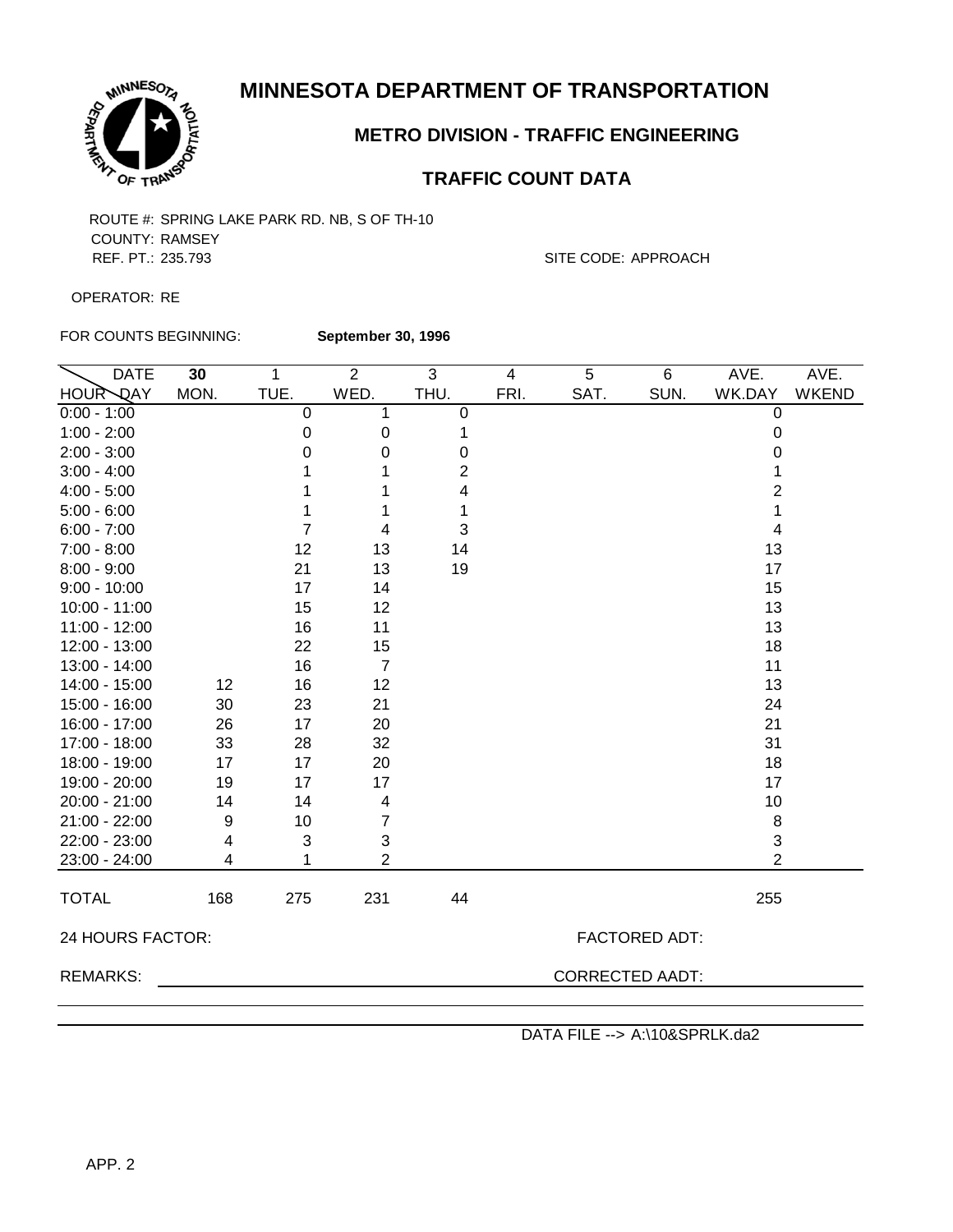

## **METRO DIVISION - TRAFFIC ENGINEERING**

### **TRAFFIC COUNT DATA**

COUNTY: RAMSEY REF. PT.: 235.793 SITE CODE: APPROACH

OPERATOR: RE

FOR COUNTS BEGINNING:

**September 30, 1996**

| <b>HOUR DAY</b><br>MON.<br>TUE.<br>WED.<br>THU.<br>FRI.<br>SAT.<br>SUN.<br>WK.DAY<br>183<br>198<br>204<br>195<br>$0:00 - 1:00$<br>$1:00 - 2:00$<br>125<br>143<br>132<br>128<br>$2:00 - 3:00$<br>96<br>90<br>95<br>105<br>82<br>71<br>79<br>$3:00 - 4:00$<br>84<br>112<br>98<br>85<br>98<br>$4:00 - 5:00$<br>270<br>$5:00 - 6:00$<br>269<br>279<br>262<br>780<br>$6:00 - 7:00$<br>840<br>743<br>758<br>$7:00 - 8:00$<br>1202<br>1204<br>1235<br>1177<br>$8:00 - 9:00$<br>999<br>1032<br>1028<br>1069<br>$9:00 - 10:00$<br>943<br>937<br>940<br>955<br>899<br>927<br>$10:00 - 11:00$<br>1049<br>1054<br>11:00 - 12:00<br>1059<br>1151<br>1132<br>12:00 - 13:00<br>1113<br>13:00 - 14:00<br>1182<br>1183<br>1201<br>1166<br>1463<br>1485<br>14:00 - 15:00<br>1478<br>1516<br>2011<br>2065<br>15:00 - 16:00<br>2100<br>2086<br>16:00 - 17:00<br>2433<br>2322<br>2339<br>2262<br>2185<br>2260<br>17:00 - 18:00<br>2211<br>2218<br>1466<br>1516<br>18:00 - 19:00<br>1559<br>1523<br>1113<br>19:00 - 20:00<br>1093<br>1041<br>1082<br>864<br>837<br>20:00 - 21:00<br>817<br>830<br>713<br>21:00 - 22:00<br>671<br>719<br>751<br>22:00 - 23:00<br>422<br>461<br>427<br>398<br>23:00 - 24:00<br>308<br>324<br>312<br>314<br><b>TOTAL</b><br>14098<br>22197<br>22151<br>3872<br>22118<br>24 HOURS FACTOR:<br><b>FACTORED ADT:</b><br><b>REMARKS:</b><br><b>CORRECTED AADT:</b> | <b>DATE</b> | 30 | 1 | $\overline{2}$ | 3 | $\overline{4}$ | 5 | 6 | AVE. | AVE.         |
|----------------------------------------------------------------------------------------------------------------------------------------------------------------------------------------------------------------------------------------------------------------------------------------------------------------------------------------------------------------------------------------------------------------------------------------------------------------------------------------------------------------------------------------------------------------------------------------------------------------------------------------------------------------------------------------------------------------------------------------------------------------------------------------------------------------------------------------------------------------------------------------------------------------------------------------------------------------------------------------------------------------------------------------------------------------------------------------------------------------------------------------------------------------------------------------------------------------------------------------------------------------------------------------------------------------------------------------------------------------------|-------------|----|---|----------------|---|----------------|---|---|------|--------------|
|                                                                                                                                                                                                                                                                                                                                                                                                                                                                                                                                                                                                                                                                                                                                                                                                                                                                                                                                                                                                                                                                                                                                                                                                                                                                                                                                                                      |             |    |   |                |   |                |   |   |      | <b>WKEND</b> |
|                                                                                                                                                                                                                                                                                                                                                                                                                                                                                                                                                                                                                                                                                                                                                                                                                                                                                                                                                                                                                                                                                                                                                                                                                                                                                                                                                                      |             |    |   |                |   |                |   |   |      |              |
|                                                                                                                                                                                                                                                                                                                                                                                                                                                                                                                                                                                                                                                                                                                                                                                                                                                                                                                                                                                                                                                                                                                                                                                                                                                                                                                                                                      |             |    |   |                |   |                |   |   |      |              |
|                                                                                                                                                                                                                                                                                                                                                                                                                                                                                                                                                                                                                                                                                                                                                                                                                                                                                                                                                                                                                                                                                                                                                                                                                                                                                                                                                                      |             |    |   |                |   |                |   |   |      |              |
|                                                                                                                                                                                                                                                                                                                                                                                                                                                                                                                                                                                                                                                                                                                                                                                                                                                                                                                                                                                                                                                                                                                                                                                                                                                                                                                                                                      |             |    |   |                |   |                |   |   |      |              |
|                                                                                                                                                                                                                                                                                                                                                                                                                                                                                                                                                                                                                                                                                                                                                                                                                                                                                                                                                                                                                                                                                                                                                                                                                                                                                                                                                                      |             |    |   |                |   |                |   |   |      |              |
|                                                                                                                                                                                                                                                                                                                                                                                                                                                                                                                                                                                                                                                                                                                                                                                                                                                                                                                                                                                                                                                                                                                                                                                                                                                                                                                                                                      |             |    |   |                |   |                |   |   |      |              |
|                                                                                                                                                                                                                                                                                                                                                                                                                                                                                                                                                                                                                                                                                                                                                                                                                                                                                                                                                                                                                                                                                                                                                                                                                                                                                                                                                                      |             |    |   |                |   |                |   |   |      |              |
|                                                                                                                                                                                                                                                                                                                                                                                                                                                                                                                                                                                                                                                                                                                                                                                                                                                                                                                                                                                                                                                                                                                                                                                                                                                                                                                                                                      |             |    |   |                |   |                |   |   |      |              |
|                                                                                                                                                                                                                                                                                                                                                                                                                                                                                                                                                                                                                                                                                                                                                                                                                                                                                                                                                                                                                                                                                                                                                                                                                                                                                                                                                                      |             |    |   |                |   |                |   |   |      |              |
|                                                                                                                                                                                                                                                                                                                                                                                                                                                                                                                                                                                                                                                                                                                                                                                                                                                                                                                                                                                                                                                                                                                                                                                                                                                                                                                                                                      |             |    |   |                |   |                |   |   |      |              |
|                                                                                                                                                                                                                                                                                                                                                                                                                                                                                                                                                                                                                                                                                                                                                                                                                                                                                                                                                                                                                                                                                                                                                                                                                                                                                                                                                                      |             |    |   |                |   |                |   |   |      |              |
|                                                                                                                                                                                                                                                                                                                                                                                                                                                                                                                                                                                                                                                                                                                                                                                                                                                                                                                                                                                                                                                                                                                                                                                                                                                                                                                                                                      |             |    |   |                |   |                |   |   |      |              |
|                                                                                                                                                                                                                                                                                                                                                                                                                                                                                                                                                                                                                                                                                                                                                                                                                                                                                                                                                                                                                                                                                                                                                                                                                                                                                                                                                                      |             |    |   |                |   |                |   |   |      |              |
|                                                                                                                                                                                                                                                                                                                                                                                                                                                                                                                                                                                                                                                                                                                                                                                                                                                                                                                                                                                                                                                                                                                                                                                                                                                                                                                                                                      |             |    |   |                |   |                |   |   |      |              |
|                                                                                                                                                                                                                                                                                                                                                                                                                                                                                                                                                                                                                                                                                                                                                                                                                                                                                                                                                                                                                                                                                                                                                                                                                                                                                                                                                                      |             |    |   |                |   |                |   |   |      |              |
|                                                                                                                                                                                                                                                                                                                                                                                                                                                                                                                                                                                                                                                                                                                                                                                                                                                                                                                                                                                                                                                                                                                                                                                                                                                                                                                                                                      |             |    |   |                |   |                |   |   |      |              |
|                                                                                                                                                                                                                                                                                                                                                                                                                                                                                                                                                                                                                                                                                                                                                                                                                                                                                                                                                                                                                                                                                                                                                                                                                                                                                                                                                                      |             |    |   |                |   |                |   |   |      |              |
|                                                                                                                                                                                                                                                                                                                                                                                                                                                                                                                                                                                                                                                                                                                                                                                                                                                                                                                                                                                                                                                                                                                                                                                                                                                                                                                                                                      |             |    |   |                |   |                |   |   |      |              |
|                                                                                                                                                                                                                                                                                                                                                                                                                                                                                                                                                                                                                                                                                                                                                                                                                                                                                                                                                                                                                                                                                                                                                                                                                                                                                                                                                                      |             |    |   |                |   |                |   |   |      |              |
|                                                                                                                                                                                                                                                                                                                                                                                                                                                                                                                                                                                                                                                                                                                                                                                                                                                                                                                                                                                                                                                                                                                                                                                                                                                                                                                                                                      |             |    |   |                |   |                |   |   |      |              |
|                                                                                                                                                                                                                                                                                                                                                                                                                                                                                                                                                                                                                                                                                                                                                                                                                                                                                                                                                                                                                                                                                                                                                                                                                                                                                                                                                                      |             |    |   |                |   |                |   |   |      |              |
|                                                                                                                                                                                                                                                                                                                                                                                                                                                                                                                                                                                                                                                                                                                                                                                                                                                                                                                                                                                                                                                                                                                                                                                                                                                                                                                                                                      |             |    |   |                |   |                |   |   |      |              |
|                                                                                                                                                                                                                                                                                                                                                                                                                                                                                                                                                                                                                                                                                                                                                                                                                                                                                                                                                                                                                                                                                                                                                                                                                                                                                                                                                                      |             |    |   |                |   |                |   |   |      |              |
|                                                                                                                                                                                                                                                                                                                                                                                                                                                                                                                                                                                                                                                                                                                                                                                                                                                                                                                                                                                                                                                                                                                                                                                                                                                                                                                                                                      |             |    |   |                |   |                |   |   |      |              |
|                                                                                                                                                                                                                                                                                                                                                                                                                                                                                                                                                                                                                                                                                                                                                                                                                                                                                                                                                                                                                                                                                                                                                                                                                                                                                                                                                                      |             |    |   |                |   |                |   |   |      |              |
|                                                                                                                                                                                                                                                                                                                                                                                                                                                                                                                                                                                                                                                                                                                                                                                                                                                                                                                                                                                                                                                                                                                                                                                                                                                                                                                                                                      |             |    |   |                |   |                |   |   |      |              |
|                                                                                                                                                                                                                                                                                                                                                                                                                                                                                                                                                                                                                                                                                                                                                                                                                                                                                                                                                                                                                                                                                                                                                                                                                                                                                                                                                                      |             |    |   |                |   |                |   |   |      |              |